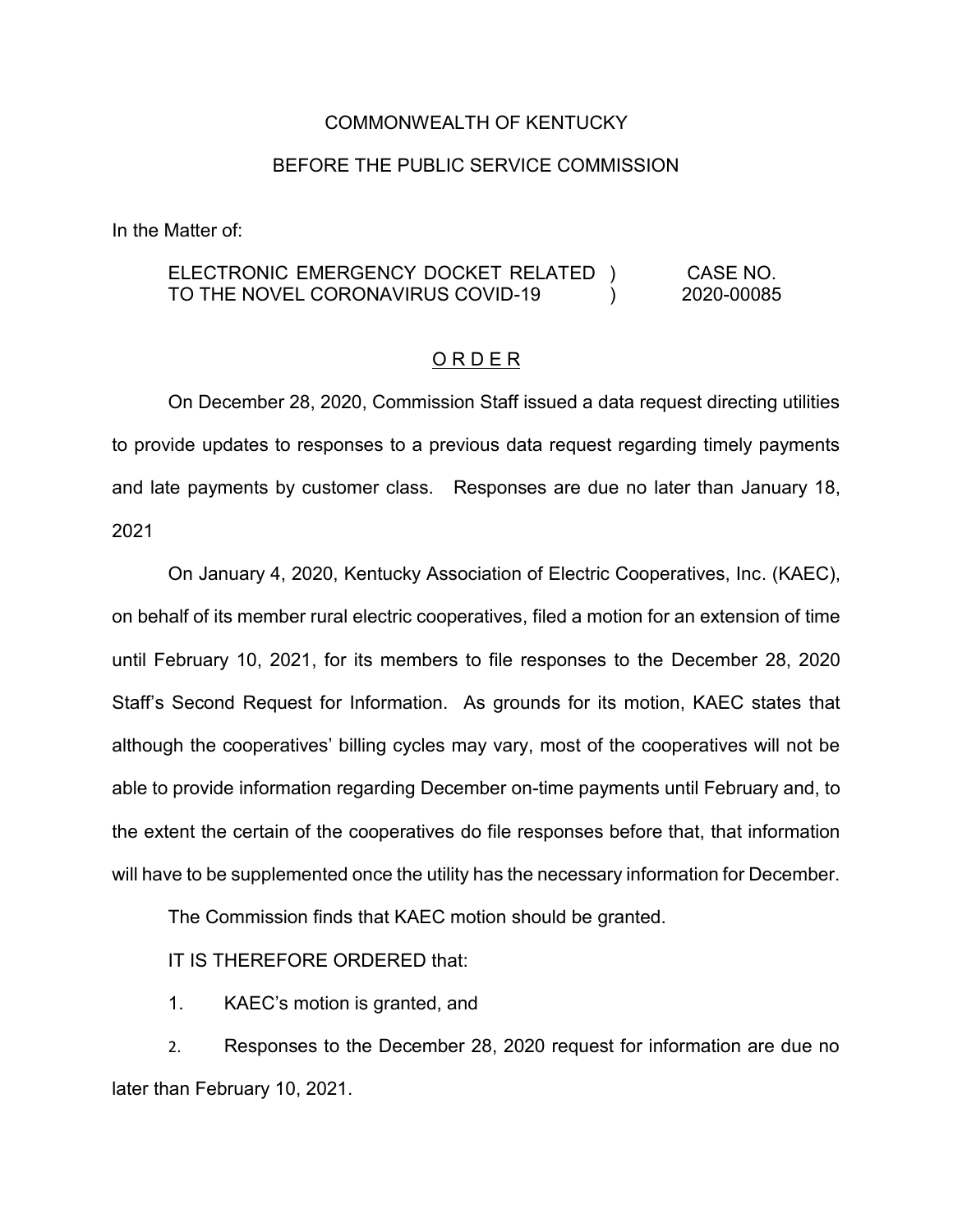By the Commission



ATTEST:

2 Bidwell

Executive Director

Case No. 2020-00085